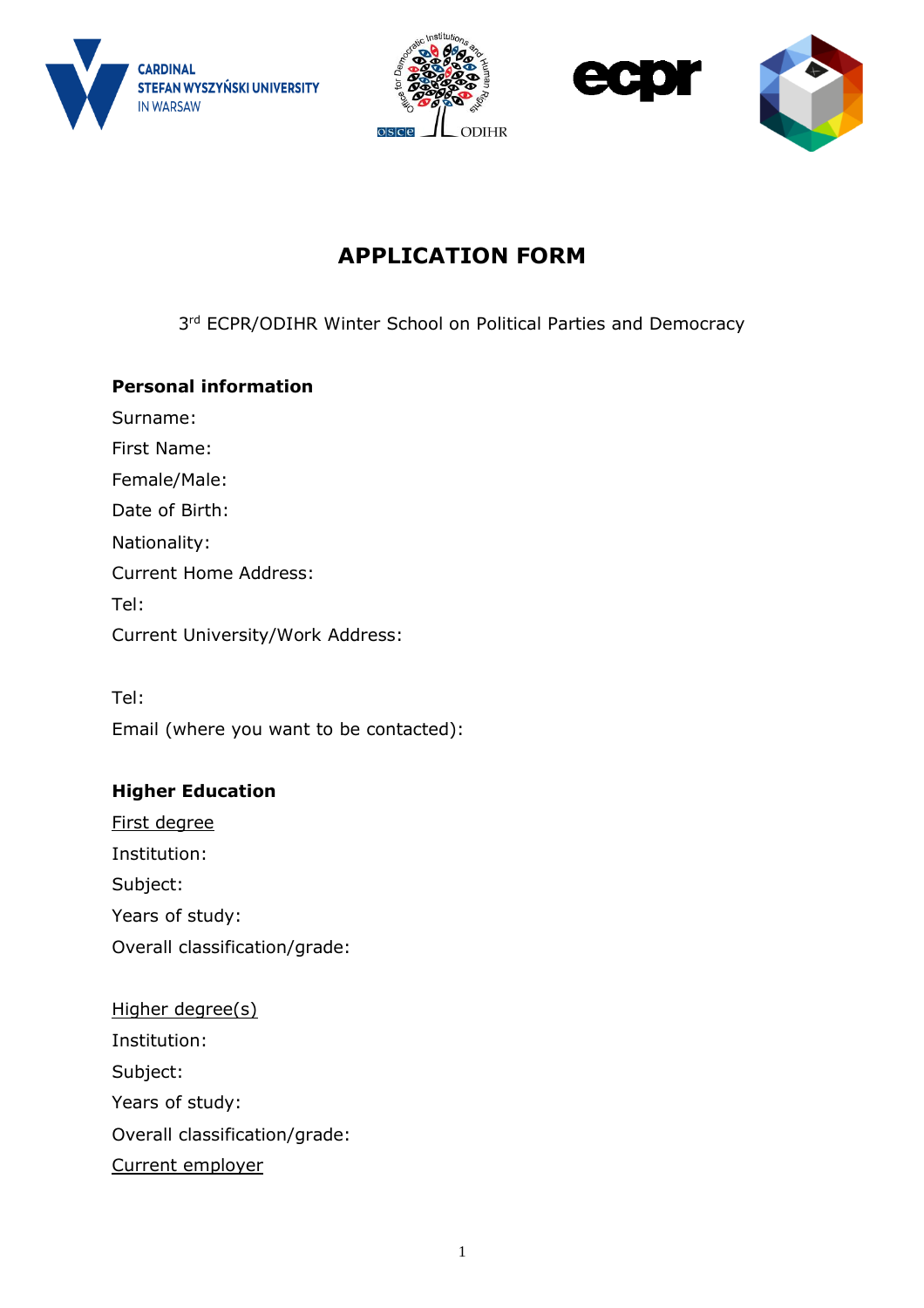







Institution: Date first enrolled for MA/PhD or current position: Thesis/expertise topic:

Please explain how you think your work would benefit from you attending the Winter School **(not more than 100 words)**.

What type of paper are you planning to present?

Academic Policy



What is the TITLE of the (academic, policy) paper that you would like to

present? **(A 500 word** 

**abstract of your proposed paper, together with up to 5 keywords, must be attached as a separate file.)** 

Please indicate your English language ability by ticking the appropriate box:

|                      | Adequate | Good | Fluent |
|----------------------|----------|------|--------|
| <b>Understanding</b> |          |      |        |
| <b>Speaking</b>      |          |      |        |
| Writing              |          |      |        |